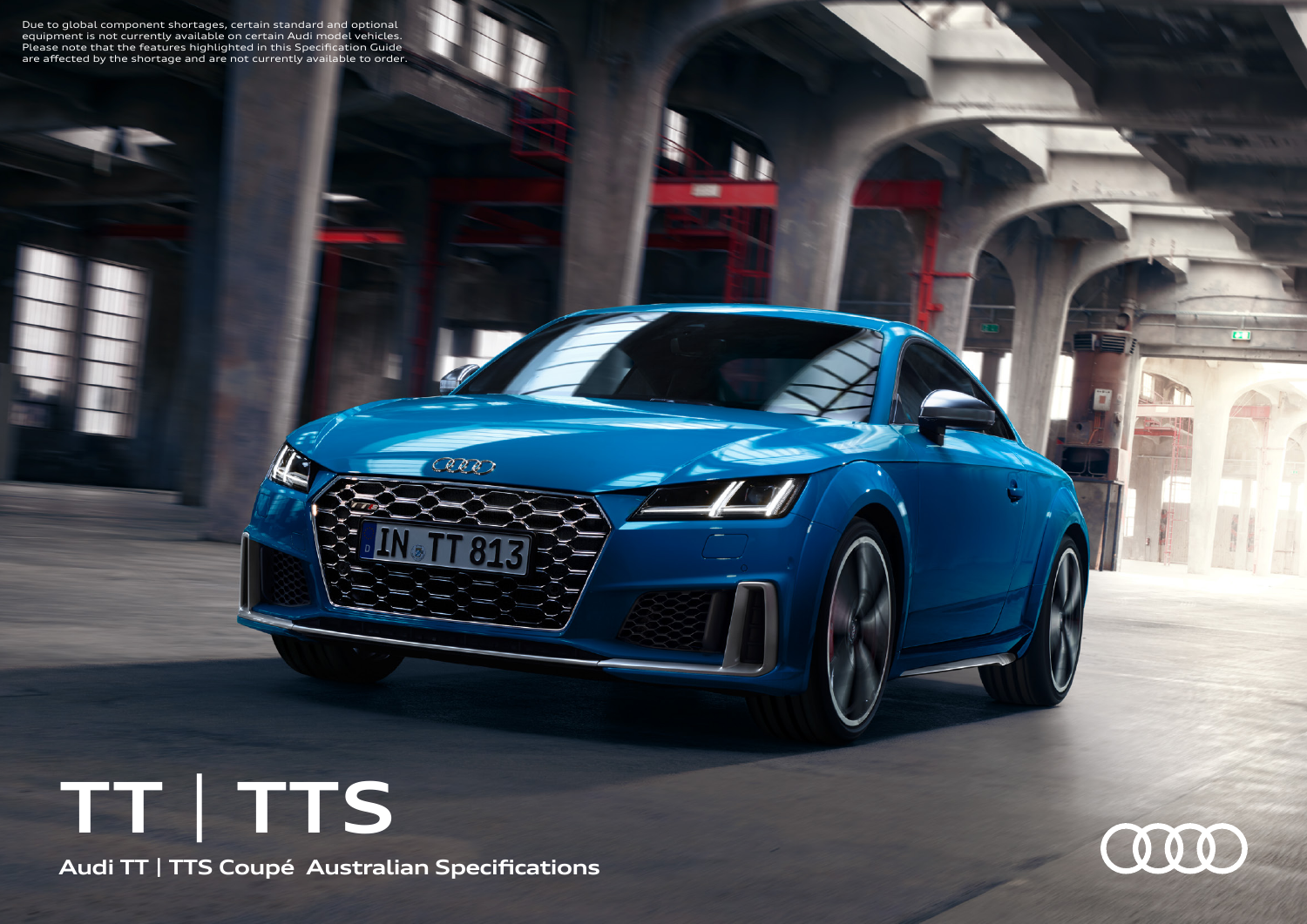| <b>Technical data</b>                                                                                                                                           | TT Coupé 45 TFSI<br>quattro                                                                          | <b>TTS Coupé</b><br>quattro                                                                          |
|-----------------------------------------------------------------------------------------------------------------------------------------------------------------|------------------------------------------------------------------------------------------------------|------------------------------------------------------------------------------------------------------|
| <b>Technical data</b>                                                                                                                                           |                                                                                                      |                                                                                                      |
| Cylinders / Valves                                                                                                                                              | 4-cylinder petrol with direct<br>and indirect fuel injection,<br>turbocharging and Audi<br>valvelift | 4-cylinder petrol with direct<br>and indirect fuel injection,<br>turbocharging and Audi<br>valvelift |
| Capacity (cc)                                                                                                                                                   | 1,984                                                                                                | 1,984                                                                                                |
| Power (kW/rpm)                                                                                                                                                  | 180 / 5,000 - 6,500                                                                                  | 210 / 5,300 - 6,200                                                                                  |
| Torque (Nm/rpm)                                                                                                                                                 | 370 / 1,600 - 4,300                                                                                  | 380 / 1,800 - 5,200                                                                                  |
| Driveline                                                                                                                                                       | quattro                                                                                              | quattro                                                                                              |
| Transmission                                                                                                                                                    | 7-speed S tronic                                                                                     | 6-speed S tronic                                                                                     |
| Start-Stop system                                                                                                                                               |                                                                                                      |                                                                                                      |
| Top speed (km/h)                                                                                                                                                | 250                                                                                                  | 250                                                                                                  |
| Acceleration (sec) 0-100km/h                                                                                                                                    | 5.1                                                                                                  | 4.7                                                                                                  |
| Unladen weight in kg <sup>1</sup>                                                                                                                               | 1,440                                                                                                | 1,460                                                                                                |
| Fuel consumption (combined)<br>Litres per 100km<br>$\triangleright$ CO <sub>2</sub> emissions grams per km                                                      | $7.0*$<br>$161*$                                                                                     | $7.0^{\circ}$<br>$162^{\circ}$                                                                       |
| Safety                                                                                                                                                          |                                                                                                      |                                                                                                      |
| Front airbags for driver and passenger, side airbags for driver and front passenger, head level curtain airbag                                                  |                                                                                                      |                                                                                                      |
| Active bonnet                                                                                                                                                   |                                                                                                      |                                                                                                      |
| Attention assist - provides a warning alert tone and visual signal if the system evaluates that the driver's attention may be lapsing                           |                                                                                                      |                                                                                                      |
| Electromechanical parking brake                                                                                                                                 |                                                                                                      |                                                                                                      |
| Electronic Stabilisation Control (ESC) with electronic wheel-selective torque control, ABS, ASR, EDL and Brake Assist                                           |                                                                                                      |                                                                                                      |
| First aid kit, warning triangle and high visibility vests                                                                                                       |                                                                                                      |                                                                                                      |
| Hold assist - holds the vehicle on gradients indefinitely to enable smooth driving                                                                              |                                                                                                      |                                                                                                      |
| Progressive steering - electromechanical with variable ratio based on steering angle for enhanced driving dynamics and reduced steering effort when manoeuvring |                                                                                                      |                                                                                                      |
| Seat belt reminders for all passengers                                                                                                                          |                                                                                                      |                                                                                                      |
| Tyre pressure loss indicator                                                                                                                                    |                                                                                                      |                                                                                                      |

 $\bullet$  = Standard |  $\Box$  = Optional equipment | - = Not available | NCO = No cost option

# Figures are calculated on the basis of 18 inch wheels.

Figures are calculated on the basis of 19 inch wheels.  $\Delta$ 

#△ Figures according to ADR 81/02 derived from laboratory testing. Factors including but not limited to driving style, road and traffic conditions, environmental influences, vehicle condition and accessories fitted, will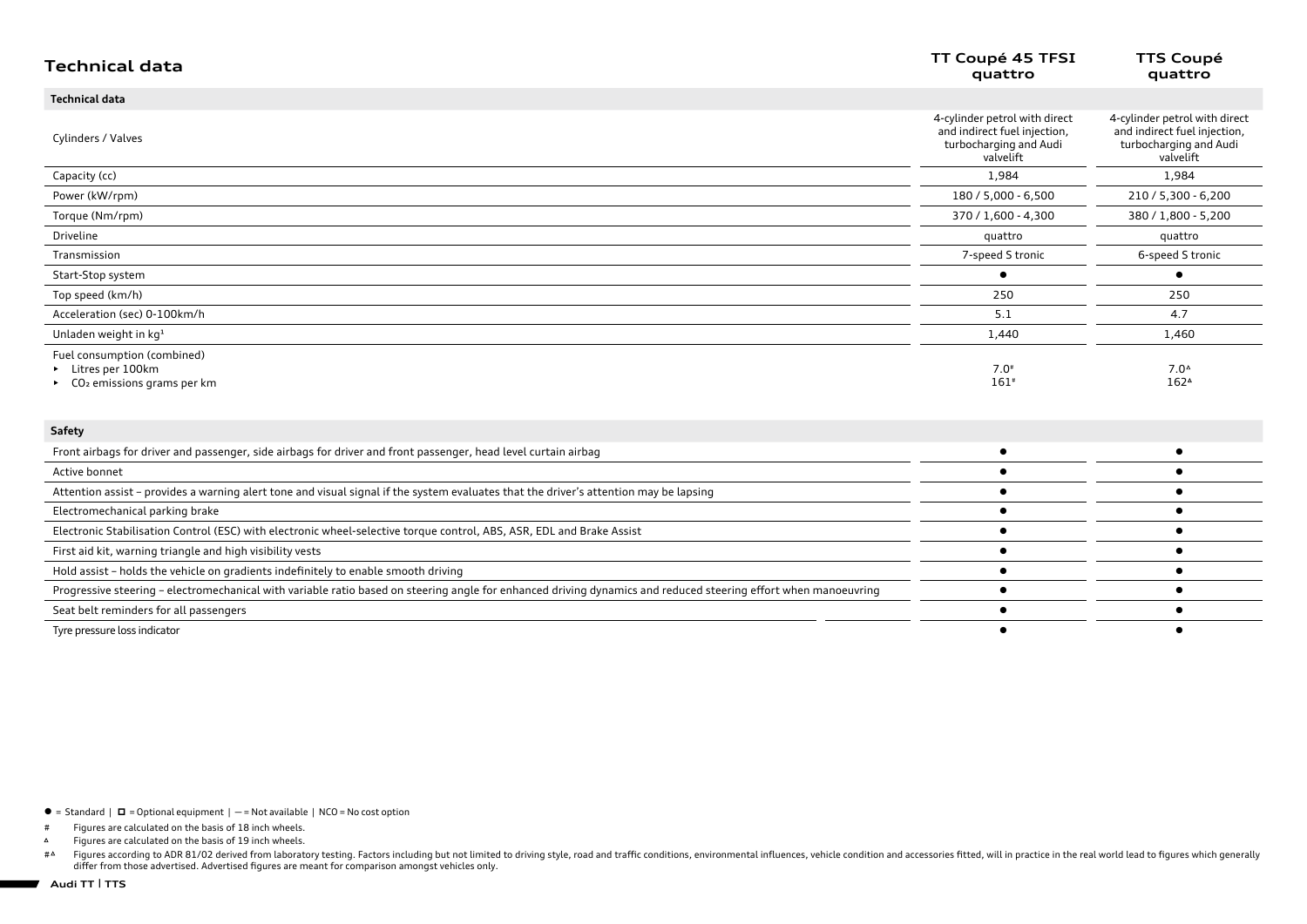| <b>Packages</b>                                                                                                                                                                                                                                                                                                                                                                                                                                                                                                                                                                                                                                                                                                                                                                                                                                                                                                                                                                                                | Option<br>Code                                            | TT Coupé 45 TFSI<br>quattro | <b>TTS Coupé</b><br>quattro |
|----------------------------------------------------------------------------------------------------------------------------------------------------------------------------------------------------------------------------------------------------------------------------------------------------------------------------------------------------------------------------------------------------------------------------------------------------------------------------------------------------------------------------------------------------------------------------------------------------------------------------------------------------------------------------------------------------------------------------------------------------------------------------------------------------------------------------------------------------------------------------------------------------------------------------------------------------------------------------------------------------------------|-----------------------------------------------------------|-----------------------------|-----------------------------|
| S line sport package                                                                                                                                                                                                                                                                                                                                                                                                                                                                                                                                                                                                                                                                                                                                                                                                                                                                                                                                                                                           |                                                           |                             |                             |
| S line body styling including S line front and rear bumpers, S line side sills and S line rear diffuser in platinum grey<br>S line logos on the front wings, door sill trims, steering wheel and seats<br>Inlays in matt-brushed aluminium<br>S sport front seats in Alcantara / leather trim (Alcantara seat centre section, leather side bolsters, head rest and centre armrest)<br>Extended aluminium-look in the interior, including pedals in stainless steel<br>Audi sound system<br><b>Heated front seats</b><br>Leather package<br>Electric side bolsters in the front seats<br>Choice of alloy wheels:<br>▶ 19" alloy wheels in 5-arm star design, contrasting grey, partly polished<br>▶ 19" Audi Sport alloy wheels in 5-twin-spoke design, matt titanium, diamond turned finish<br>▶ 20" Audi Sport alloy wheels in 5-arm cutter design, glossy anthracite black, diamond turned finish<br>Fine Nappa leather upholstery (door trims in Alcantara)<br>Rear seat bench partly in artificial leather | WA7-1<br><b>WA7-2</b><br><b>WA7-3</b><br>N <sub>2</sub> R | о<br>о<br>о<br>O            |                             |
| S performance package                                                                                                                                                                                                                                                                                                                                                                                                                                                                                                                                                                                                                                                                                                                                                                                                                                                                                                                                                                                          |                                                           |                             |                             |
| Audi Matrix LED headlights including LED daytime running lights, dynamic front and rear indicators, all-weather lights, turning lights, motorway<br>light function and LED rear lights - includes headlight washer system<br>Black high gloss exterior package - includes exterior mirrors in black<br>$\blacktriangleright$<br>Leather package<br>Choice of alloy wheels:<br>► 20" Audi Sport alloy wheels in 5-arm cutter design, glossy anthracite black, diamond turned finish                                                                                                                                                                                                                                                                                                                                                                                                                                                                                                                             | <b>WA2-1</b>                                              |                             | о                           |
| ► 20" Audi Sport alloy wheels in 10-Y-spoke design, anthracite black, gloss turned finish                                                                                                                                                                                                                                                                                                                                                                                                                                                                                                                                                                                                                                                                                                                                                                                                                                                                                                                      | <b>WA2-2</b>                                              |                             | о                           |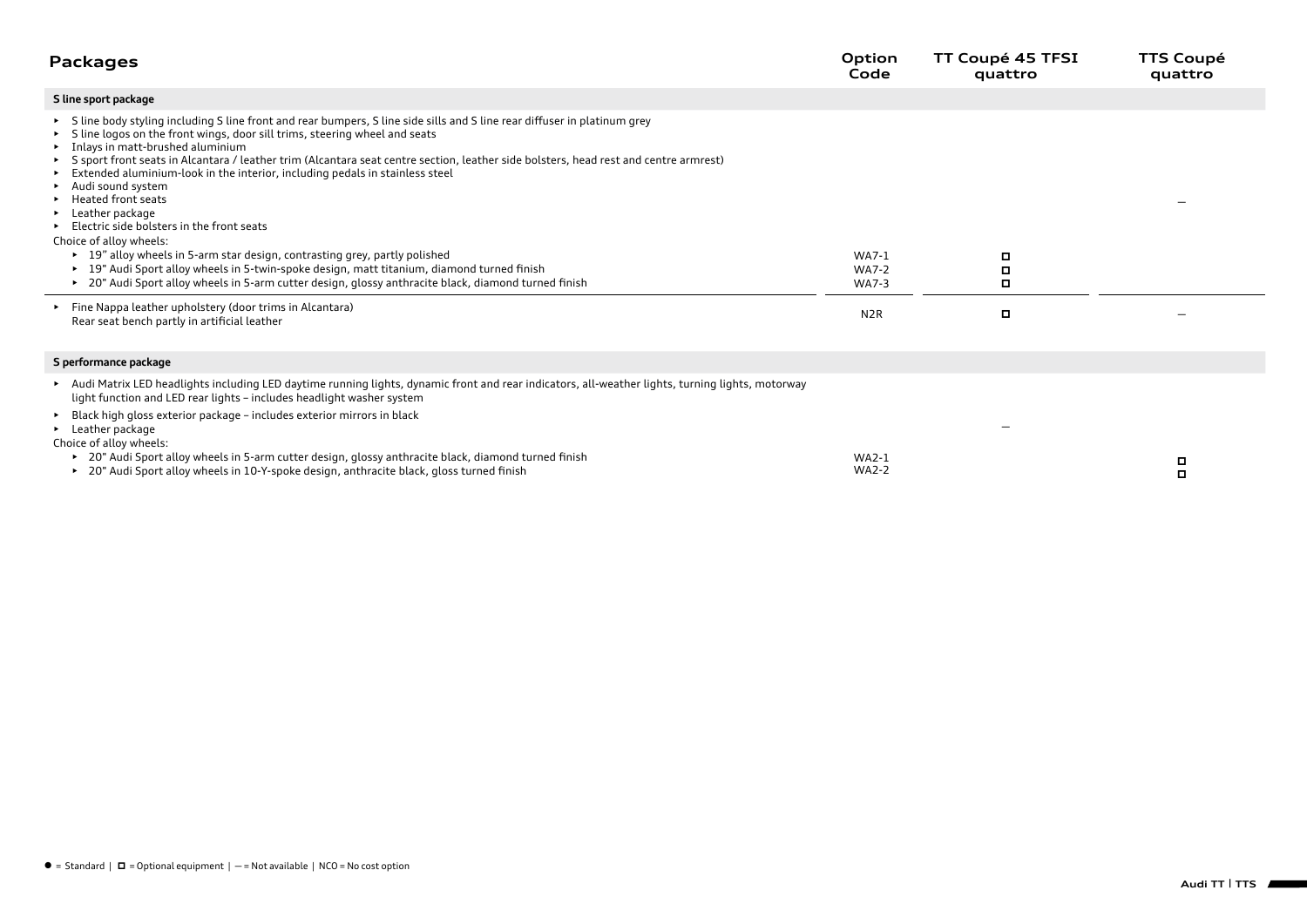|                                 | <b>Standard equipment and options</b>                                                                                     | Option<br>Code | TT Coupé 45 TFSI<br>quattro | <b>TTS Coupé</b><br>quattro |
|---------------------------------|---------------------------------------------------------------------------------------------------------------------------|----------------|-----------------------------|-----------------------------|
|                                 | Wheels, suspension and driving dynamics                                                                                   |                |                             |                             |
|                                 | 18" alloy wheels in 5-twin-spoke dynamic design, partly polished with 245/40 tyres                                        |                |                             |                             |
|                                 | 19" alloy wheels in in 5-arm facet design, matt contrasting grey, partly polished with 245/35 tyres                       |                |                             |                             |
|                                 | 19" alloy wheels in 5-arm-star design, contrasting grey, partly polished with 245/35 tyres                                |                | Included in WA7-1           |                             |
|                                 | 19" Audi Sport alloy wheels in 5-twin-spoke deisgn, matt titanium gloss turned finish with 245/35 tyres                   |                | Included in WA7-2           |                             |
|                                 | 20" Audi Sport alloy wheels in 5-arm cutter design, glossy anthracite black, diamond turned finish with 255/30 tyres      | 45X            | о<br>Included in WA7-3      | п<br>Included in WA2-1      |
|                                 | 20" Audi Sport alloy wheels in 10-Y-spoke design, glossy black, diamond turned with 255/30 tyres                          | 42G            | $\Box$                      | п<br>Included in WA2-2      |
|                                 | 20" Audi Sport wheels in 10-Y-spoke design 255/30 tyres                                                                   | CE5            | $\Box$                      | $\blacksquare$              |
| Red brake callipers in S design |                                                                                                                           |                | $\overline{\phantom{m}}$    | $\bullet$                   |
|                                 | Audi drive select - allows the selection of 5 driving modes                                                               |                | $\bullet$                   | $\bullet$                   |
|                                 | Audi magnetic ride - adaptive damper system with 3 suspension settings (auto/comfort/dynamic), vehicle is lowered by 10mm | 2MV            | о                           | $\bullet$                   |
| Tyre repair kit                 |                                                                                                                           |                | $\bullet$                   | $\bullet$                   |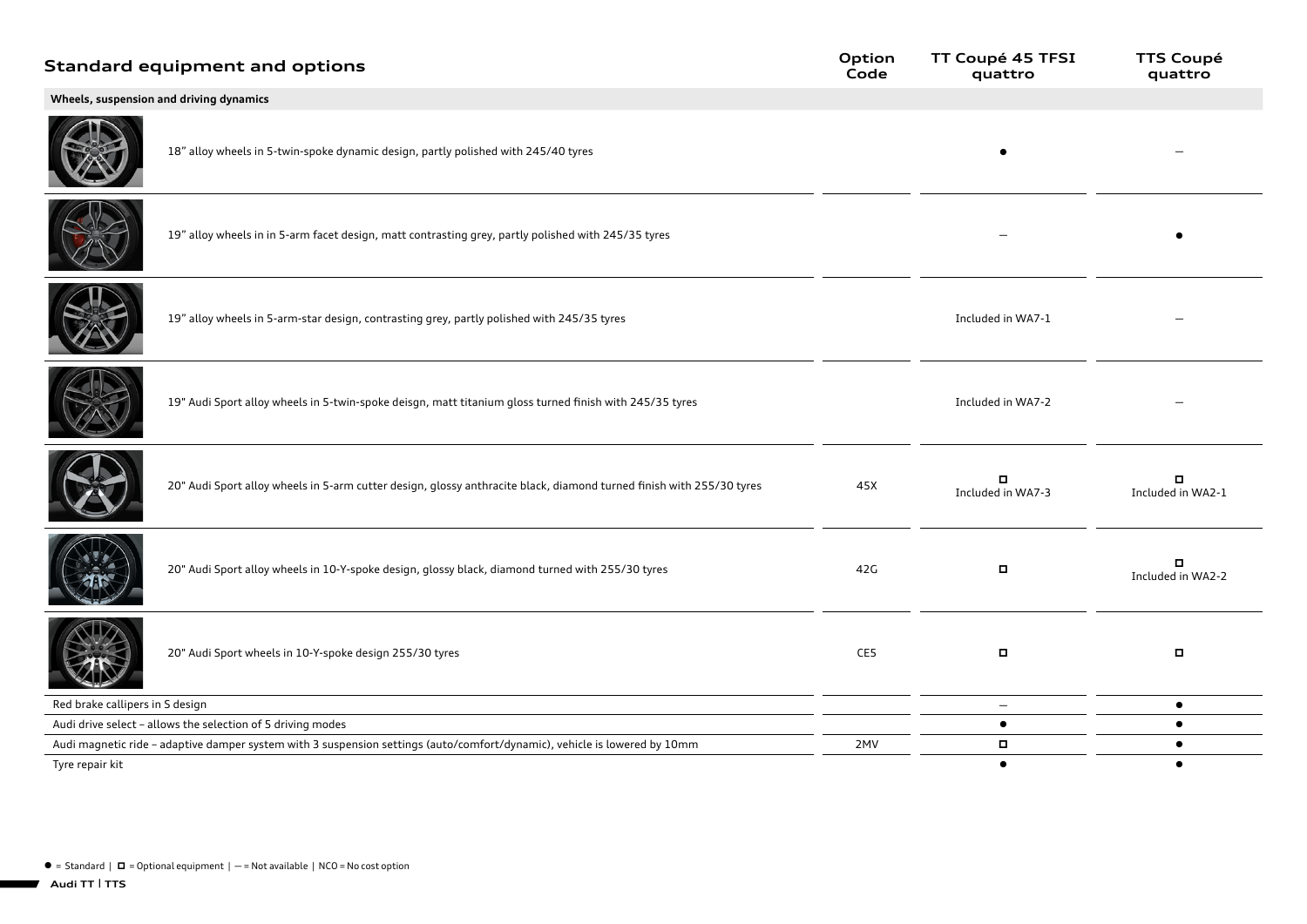| Standard equipment and options                                                                                       | Option<br>Code | TT Coupé 45 TFSI<br>quattro | <b>TTS Coupé</b><br>quattro |
|----------------------------------------------------------------------------------------------------------------------|----------------|-----------------------------|-----------------------------|
| Assistance systems                                                                                                   |                |                             |                             |
| Audi parking system plus front and rear with rear view camera and visual display                                     |                |                             |                             |
| Audi side assist - warns of vehicles in the blind spot as well as those approaching rapidly to the side <sup>2</sup> |                |                             |                             |
| Cruise control with braking to maintain set speed and speed limiter                                                  |                |                             |                             |
| Light and rain sensor - automatic control of lights-on function and windscreen wipers                                |                |                             |                             |
| Park assist – helps to steer the vehicle into a parallel or perpendicular parking space <sup>2</sup>                 | 7X5            |                             |                             |

## **Exterior features**

| Convenience key, full keyless entry and start                                                                                                                                                                                                                                                          |            |                                     |  |
|--------------------------------------------------------------------------------------------------------------------------------------------------------------------------------------------------------------------------------------------------------------------------------------------------------|------------|-------------------------------------|--|
| S line exterior package - grille with honeycomb design in titanium black; front and rear bumpers, side sill trims, side air inlets and diffuser in<br>distinctive design; front blade, side sill trim and diffuser inserts in Platinum grey; door sill trims with S logo; S line emblem on front wings |            | Included in S line sport<br>package |  |
| Exterior mirrors; heated and folding; kerb-side function on the passenger's side                                                                                                                                                                                                                       |            |                                     |  |
| Gloss black exterior styling package - Audi Singleframe and front and rear bumpers in black. Includes exterior mirrors in black                                                                                                                                                                        | PAH        |                                     |  |
| LED headlights including LED daytime running lights, all-weather lights, motorway light function and LED rear lights with dynamic indicators<br>including headlight washers                                                                                                                            |            |                                     |  |
| Audi Matrix LED headlights including LED daytime running lights, dynamic front and rear indicators, all-weather lights, motorway light function<br>and LED rear lights                                                                                                                                 | <b>PXC</b> |                                     |  |
| Privacy glass – dark tinted rear and rear side windows                                                                                                                                                                                                                                                 | VW1        |                                     |  |

| Paint finishes <sup>^</sup> | $TT$   $TTS$                       |                                       | $TT$   $TTS$ |
|-----------------------------|------------------------------------|---------------------------------------|--------------|
| Ibis White                  | $NCO$   $NCO$                      | Tango red, metallic                   | $\Box$ NCO   |
| Turbo blue <sup>#</sup>     | $\Box$   NCO                       | Mythos black, metallic                | $\Box$ NCO   |
| Pulse orange <sup>#</sup>   | $\Box$   NCO                       | Glacier white, metallic               | $\Box$ NCO   |
| Navarra blue, metallic      | $\Box$   NCO                       | Python yellow, metallic <sup>#</sup>  | $\Box$ NCO   |
| Chronos grey, metallic      | $\Box$ NCO                         | Daytona grey, pearl effect#           | $\Box$ NCO   |
| Floret silver, metallic     | $\Box$<br>$\overline{\phantom{0}}$ | Arrow grey, pearl effect <sup>o</sup> | $\Box$       |

 $\bullet$  = Standard  $\mid$   $\Box$  = Optional equipment  $\mid$   $-$  = Not available  $\mid$  NCO = No cost option

^ Actual colour may vary from sample due to printing process. Paint finish prices are not dependent on the model.

° Arrow grey, pearl effect only available without S line sport package.

# Turbo blue, Python yellow, Pulse orange and Daytona grey, pearl effect only available in combination with S line sport package for 45 TFSI quattro.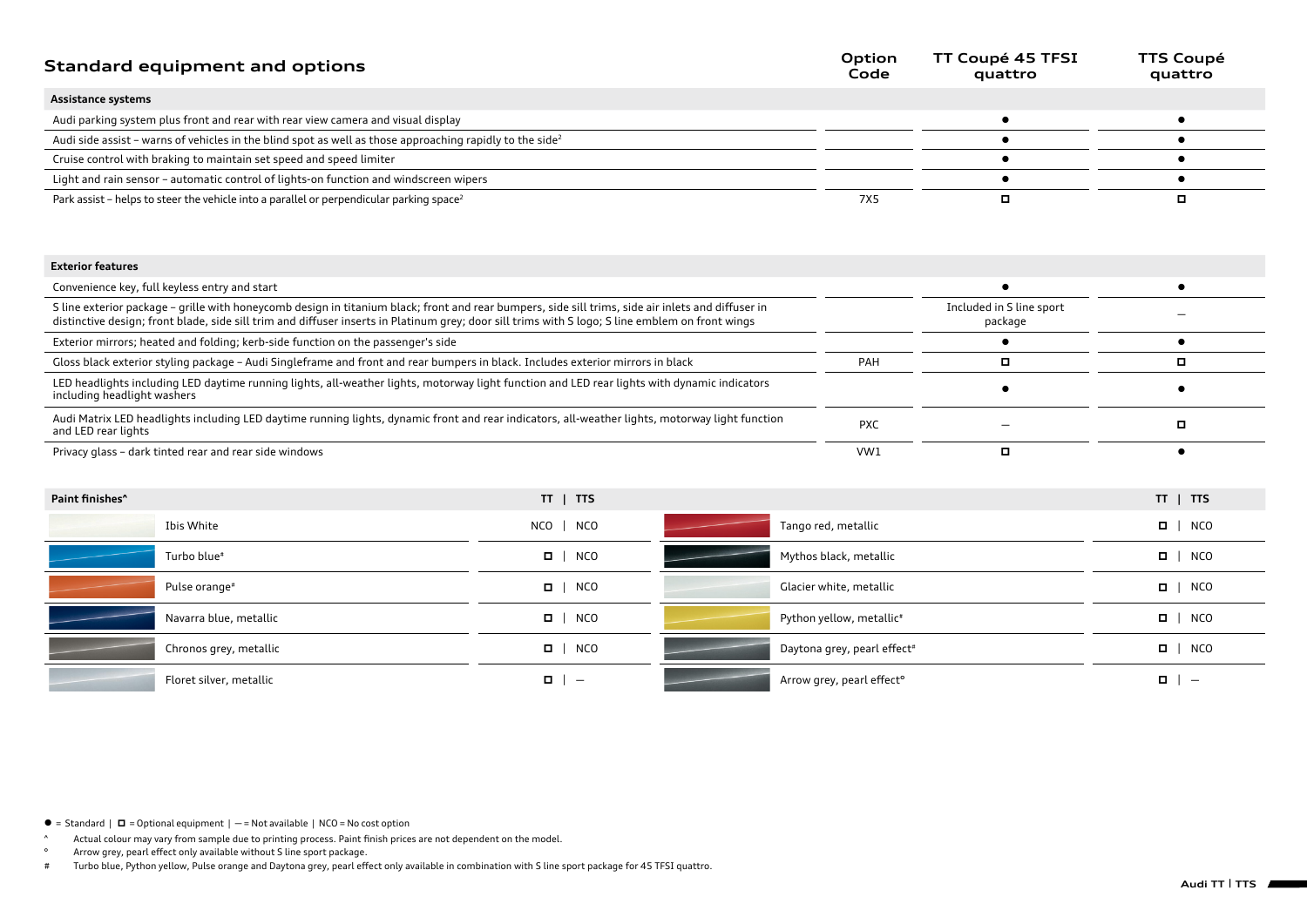| <b>Standard equipment</b>                                                                                                                                                                                                     | Option<br>Code   | TT Coupé 45 TFSI<br>quattro         | <b>TTS Coupé</b><br>quattro          |
|-------------------------------------------------------------------------------------------------------------------------------------------------------------------------------------------------------------------------------|------------------|-------------------------------------|--------------------------------------|
| Seating and upholstery                                                                                                                                                                                                        |                  |                                     |                                      |
| Sport front seats                                                                                                                                                                                                             |                  |                                     |                                      |
| S sport seats                                                                                                                                                                                                                 |                  | Included in S line sport<br>package |                                      |
| Electric seats for driver and front passenger including 4-way electric lumbar support                                                                                                                                         |                  |                                     |                                      |
| Pneumatic adjustment of the backrest side bolsters                                                                                                                                                                            |                  | Included in S line sport<br>package |                                      |
| Split fold rear seats                                                                                                                                                                                                         |                  | $\bullet$                           |                                      |
| Alcantara / leather trim (Alcantara seat centre section and door trim inserts)                                                                                                                                                |                  |                                     |                                      |
| Fine Nappa leather upholstery with diamond pattern stitching (only in combination with S line sport package)                                                                                                                  | N <sub>2</sub> R | \$1,600*                            |                                      |
| Leather package - leather covered door armrests, door pull handles and centre console trim                                                                                                                                    |                  | Included in S line sport<br>package | Included in S performance<br>package |
| Heated front seats (adjustable in 3 stages)                                                                                                                                                                                   | 4A3              | \$800*                              |                                      |
| Inlays                                                                                                                                                                                                                        |                  |                                     |                                      |
| Inlays in aluminium drift silver                                                                                                                                                                                              |                  |                                     | $\bullet$                            |
| Inlays in matt brushed aluminium                                                                                                                                                                                              |                  | Included in S line sport<br>package |                                      |
| Inlays in carbon twill                                                                                                                                                                                                        | 5MB              |                                     | $\Box$                               |
| <b>Interior features</b>                                                                                                                                                                                                      |                  |                                     |                                      |
| TT sport contour leather steering wheel with multifunction plus with shift paddles, flattened at the bottom                                                                                                                   |                  | $\bullet$                           |                                      |
| TTS sport contour leather steering wheel with multifunction plus with shift paddles, flattened at the bottom                                                                                                                  |                  |                                     |                                      |
| Auto-dimming interior mirror, frameless                                                                                                                                                                                       |                  |                                     |                                      |
| Centre front armrest, adjustable - including fold out cup-holder                                                                                                                                                              |                  |                                     |                                      |
| Deluxe automatic air conditioning with innovative operating logic in the vents                                                                                                                                                |                  |                                     | $\bullet$                            |
| Extended aluminium look in the interior, including pedals in stainless steel                                                                                                                                                  |                  | Included in S line sport<br>package |                                      |
| Floor mats in front                                                                                                                                                                                                           |                  |                                     |                                      |
| Interior lighting package including ambient lighting - includes courtesy lighting in the exterior door handles, entrance lighting, footwell lighting<br>at front and rear, inside door handles, door trims and centre console |                  |                                     |                                      |
| Storage and luggage compartment package including storage compartments under the front seats, storage nets, additional luggage<br>compartment lighting and 12V socket in the luggage compartment                              |                  | $\bullet$                           |                                      |
| Coloured interior elements in Anthracite - the coloured interior elements emphasize the side seat trim, centre console and the vents rings                                                                                    |                  | $\overline{\phantom{0}}$            | $\bullet$                            |
| Coloured interior elements in Turbo blue, satin - the coloured interior elements emphasize the side seat trim, centre console and the vents rings                                                                             | <b>OUI</b>       |                                     | $\Box$                               |
| Coloured interior elements in Tango red, glossy – the coloured interior elements emphasize the side seat trim, centre console and the vents rings                                                                             | <b>OUS</b>       | $\equiv$                            | о                                    |
| Coloured interior elements in Slate grey, chrome – the coloured interior elements emphasize the side seat trim, centre console and the vents rings                                                                            | <b>OUN</b>       |                                     | $\Box$                               |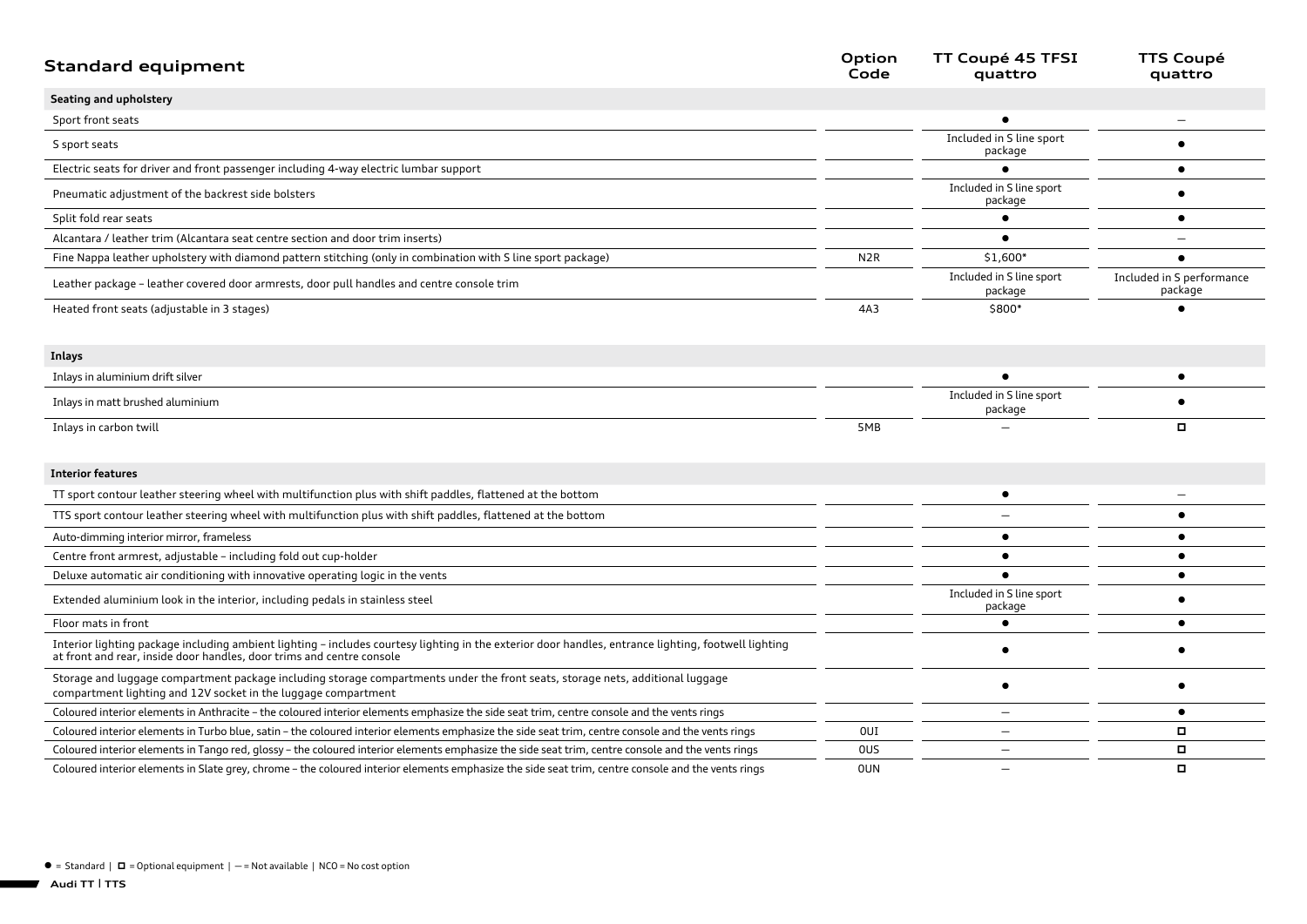| <b>Standard equipment</b>                                                                                                                                                                                                                                                                      | Option<br>Code | TT Coupé 45 TFSI<br>quattro         | <b>TTS Coupé</b><br>quattro |
|------------------------------------------------------------------------------------------------------------------------------------------------------------------------------------------------------------------------------------------------------------------------------------------------|----------------|-------------------------------------|-----------------------------|
| Infotainment                                                                                                                                                                                                                                                                                   |                |                                     |                             |
| Audi music interface with 2 USB inputs and auxiliary input socket                                                                                                                                                                                                                              |                |                                     |                             |
| Audi phone box light - supports wireless charging via the "Qi" standard for compatible smartphones and smartphone covers and includes an<br>additional Bluetooth connection <sup>4</sup> (Not currently available - Please refer to disclaimer on the front cover of this Specification Guide) |                |                                     |                             |
| Audi smartphone interface - connects to Apple CarPlay and Android Auto via USB to access approved apps via the MMI interface <sup>3</sup>                                                                                                                                                      |                |                                     |                             |
| Audio system with 8 loudspeakers                                                                                                                                                                                                                                                               |                |                                     |                             |
| Audi sound system, 5-channel amplifier, 9 speakers including 2 bass boxes with total output of 155 watts                                                                                                                                                                                       |                | Included in S line sport<br>package |                             |
| Bang & Olufsen Sound System, 14-channel amplifier, 12 speakers with total output of 680 watts and accent lighting on the front woofers                                                                                                                                                         | 9VS            | o                                   |                             |
| Audi virtual cockpit - fully digital configurable instrument cluster with 12.3 inch high resolution colour display                                                                                                                                                                             |                |                                     |                             |
| Bluetooth interface with music streaming <sup>4</sup>                                                                                                                                                                                                                                          |                |                                     |                             |
| DAB+ Digital radio <sup>5</sup>                                                                                                                                                                                                                                                                |                |                                     |                             |

MMI navigation plus<sup>6</sup> with MMI touch including:

• Navigation system integrated into the 12.4 inch Audi virtual cockpit

• Integrated voice control

• MMI free text search with intelligent destination suggestions

• MMI touch control panel including handwriting recognition and touch to move and zoom around maps

• 5 navigation map updates (at 6 monthly intervals)

- MMI radio and CD/DVD player
- 2 SDXC card readers and 10 GB flash memory for media storage

- $\bullet$  = Standard  $\mid$   $\Box$  = Optional equipment  $\mid$   $-$  = Not available  $\mid$  NCO = No cost option
- #4 Figures according to ADR 81/02 derived from laboratory testing. Factors including but not limited to driving style, road and traffic conditions, environmental influences, vehicle condition and accessories fitted, will i differ from those advertised. Advertised figures are meant for comparison amongst vehicles only.
- 1 Unladen vehicle weight includes driver (75kg) and fuel tank 90% full, calculated in accordance with the current version of Directive 92/21/EEC. Optional equipment may increase the car's unladen weight and drag coefficien top speed will be reduced accordingly.
- **2** Audi driver assistance systems work only within system limits and are intended to assist the driver. The driver remains responsible for driving the vehicle and is required to remain attentive at all times.
- **3** Audi connect allows access to selected Google services. Audi Australia cannot guarantee permanent availability and/or service longevity of Audi connect services provided by or via a third party.
- **4** Please check with your Audi dealer for approved telephones that have been tested by Audi for compatibility.
- **5** Digital radio reception coverage dependent on vehicle location.
- **6** MMI navigation functional features may differ or not be available for the Australian market. Please refer to your Audi dealer for up-to-date information.
- 7 SUNATM live traffic update service is only available in metropolitan Sydney, Melbourne, Canberra, Brisbane, Adelaide; it operates from information provided by Intelematics Australia Pty. Ltd. and may not cover all road i Audi Australia cannot guarantee permanent availability and/or service longevity of traffic services provided by or via a third party.

## **Vehicle pictured is a TTS Coupé quattro with optional equipment shown.**

 $\bullet$  later than  $\bullet$